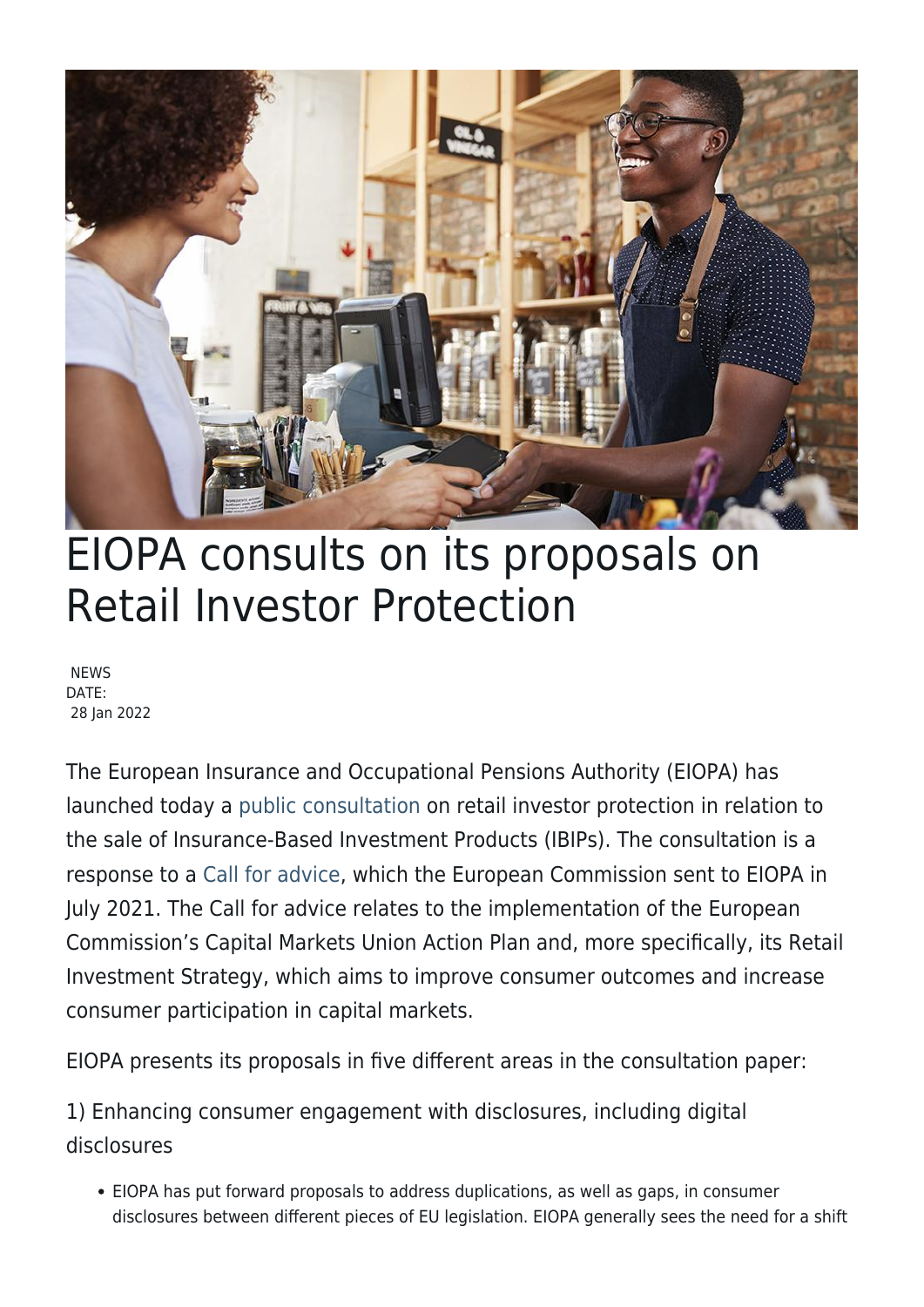towards more consumer-focused disclosures. Disclosures should build on insights from behavioural science to promote sensible decision-making, be simpler and present information in a more structured, accessible and interactive way.

## 2) Assessing the risks and opportunities presented by new digital tools & channels

EIOPA sees scope for the development of an EU market for digital tools and platforms selling IBIPs, but also identifies risks related to a number of aspects such as information asymmetry for consumers and misuse of client data.

#### 3) Tackling damaging conflicts of interest in the sales process

EIOPA sees the need to address the risk of inducements materially impacting the cost-efficiency and value for money of IBIPs and believes that these aspects should be addressed throughout the product lifecyle and not just at the point of sale. EIOPA has set out the positive and negative aspects of a number of different policy options to obtain feedback from stakeholders.

#### 4) Promotion of an affordable and efficient sales process

EIOPA proposes further supervisory convergence work to be carried out to ensure that existing assessments under the advice process are applied properly and proportionally across national markets. Whilst creating a bespoke "streamlined advice" regime at EU level presents challenges, EIOPA sees scope for more automated services to develop further in the future which can help to make the provision of advice more affordable and accessible.

#### 5) Assessing the impact of complexity in the retail investment product market

EIOPA considers the current framework for the identification of complex IBIPs as not sufficiently coherent and supports a clearer notion of the objectives when considering product complexity and cost-efficiency. EIOPA explores three different options for measures which could lead to simpler and more cost-efficient IBIPs.

The consultation paper has drawn upon the supervisory experience of national competent authorities and includes specific national examples set out in an Annexes document. EIOPA has worked closely with ESMA in developing the draft technical advice, particularly as regards identifying differences that exist between the Insurance Distribution Directive (IDD) and the Markets in Financial Instruments Directive (MiFID II). EIOPA has also given due consideration to ESMA's ongoing work on its Call for Advice on MiFID II and the ESAs' work on the [PRIIPs Review](https://ec.europa.eu/info/sites/default/files/business_economy_euro/banking_and_finance/documents/210803-retail-investment-call-advice-esas_en.pdf) and the [Digital Finance Strategy.](https://ec.europa.eu/info/sites/default/files/business_economy_euro/banking_and_finance/documents/210202-call-advice-esas-digital-finance_en.pdf)

Stakeholders are invited to provide feedback to this consultation paper by responding to the questions via the online survey by 25 February 2022. The